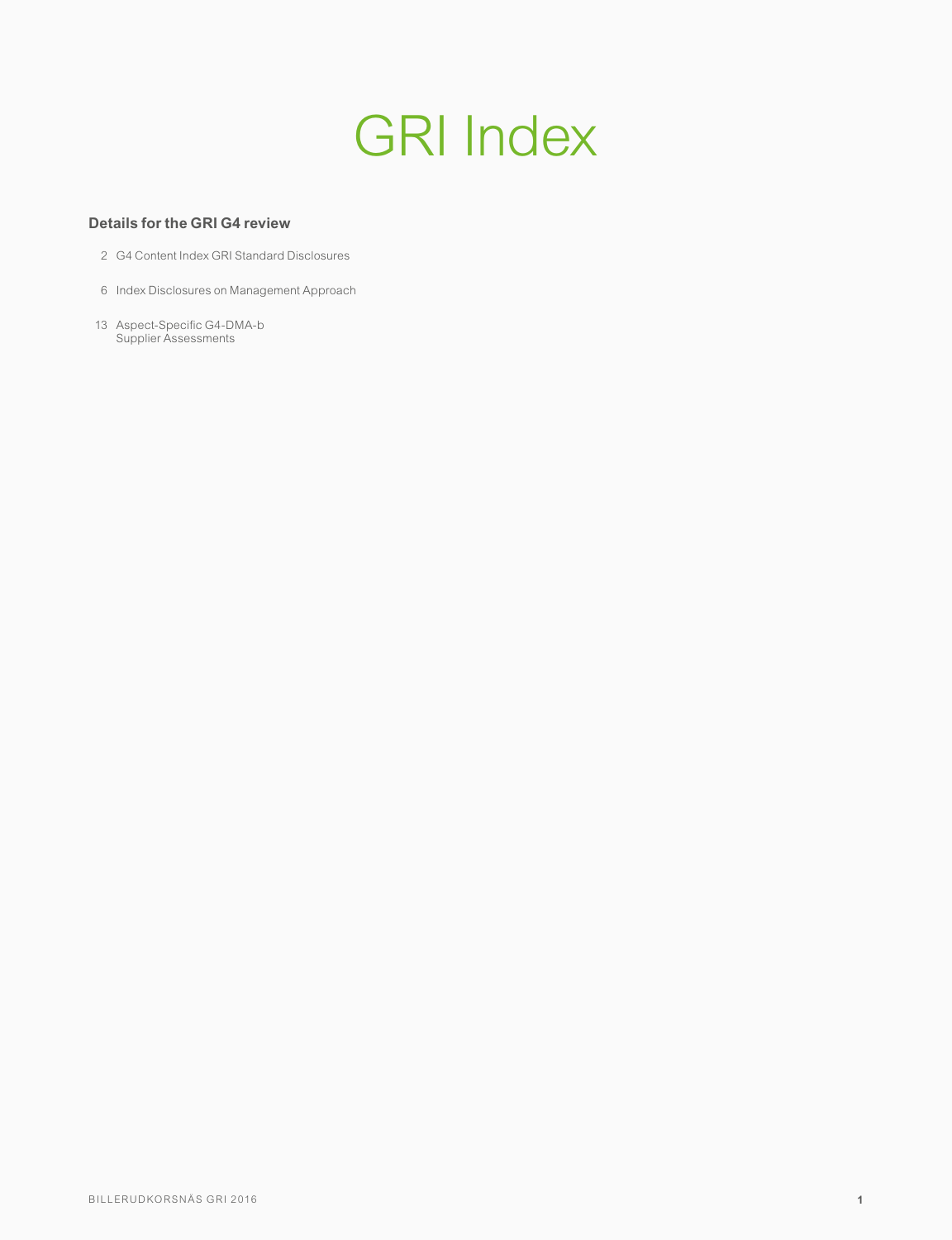# G4 Content Index GRI Standard Disclosures – 'in accordance' core

#### **General Standard Disclosures**

| DMA and<br>Indicators | Page Number (or Link)                                                                                                           |
|-----------------------|---------------------------------------------------------------------------------------------------------------------------------|
|                       | Information related to Standard Disclosures required by the 'in<br>accordance' options may already be included in other reports |
|                       | prepared by the organization. In these circumstances, the                                                                       |
|                       | organization may elect to add a specific reference to where the                                                                 |
|                       | relevant information can be found.<br><b>Strategy and analysis</b>                                                              |
| $G4-1$                | p. 4-5                                                                                                                          |
|                       | Organizational profile                                                                                                          |
| $G4-3$                | p. 1                                                                                                                            |
| $G4-4$                | p. 14-15                                                                                                                        |
| $G4-5$                | p. 123                                                                                                                          |
|                       |                                                                                                                                 |
| $G4-6$                | p. 24, 68                                                                                                                       |
| G4-7<br>$G4-8$        | p. 1, 64<br>p. 63-64                                                                                                            |
| $G4-9$                | p. 24, 54, 63-64                                                                                                                |
| G4-10                 | p. 54                                                                                                                           |
| G4-11                 | p. 54                                                                                                                           |
| G4-12                 | p. 32-33                                                                                                                        |
| G4-13                 | p. 24                                                                                                                           |
| G4-14                 | p. 56                                                                                                                           |
| G4-15                 | p. 4, 45, 56                                                                                                                    |
| G4-16                 | p. 58                                                                                                                           |
| G4-17                 | p. 50, 122                                                                                                                      |
| G4-18                 | p.50                                                                                                                            |
| G4-19                 | GRI p. 3-5                                                                                                                      |
| G4-20                 | GRI p. 6-12                                                                                                                     |
| G4-21                 | GRI p. 13-14                                                                                                                    |
| G4-22                 | p. 51-53                                                                                                                        |
| G4-23                 | p. 50                                                                                                                           |
| G4-24                 | p. 59-60                                                                                                                        |
| G4-25                 | p. 16-17, 59                                                                                                                    |
| G4-26                 | p. 59-60                                                                                                                        |
| G4-27                 | p. 59-60                                                                                                                        |
| G4-28                 | p. 50                                                                                                                           |
| G4-29                 | p. 50                                                                                                                           |
| G4-30                 | p. 50                                                                                                                           |
| G4-31                 | p. 50                                                                                                                           |
| G4-32                 | p. 50, 62, GRI p. 3-5                                                                                                           |
| G4-33                 | p. 50, 62                                                                                                                       |
| G4-34                 | p. 30-31                                                                                                                        |
| G4-56                 | p. 39, 56-57                                                                                                                    |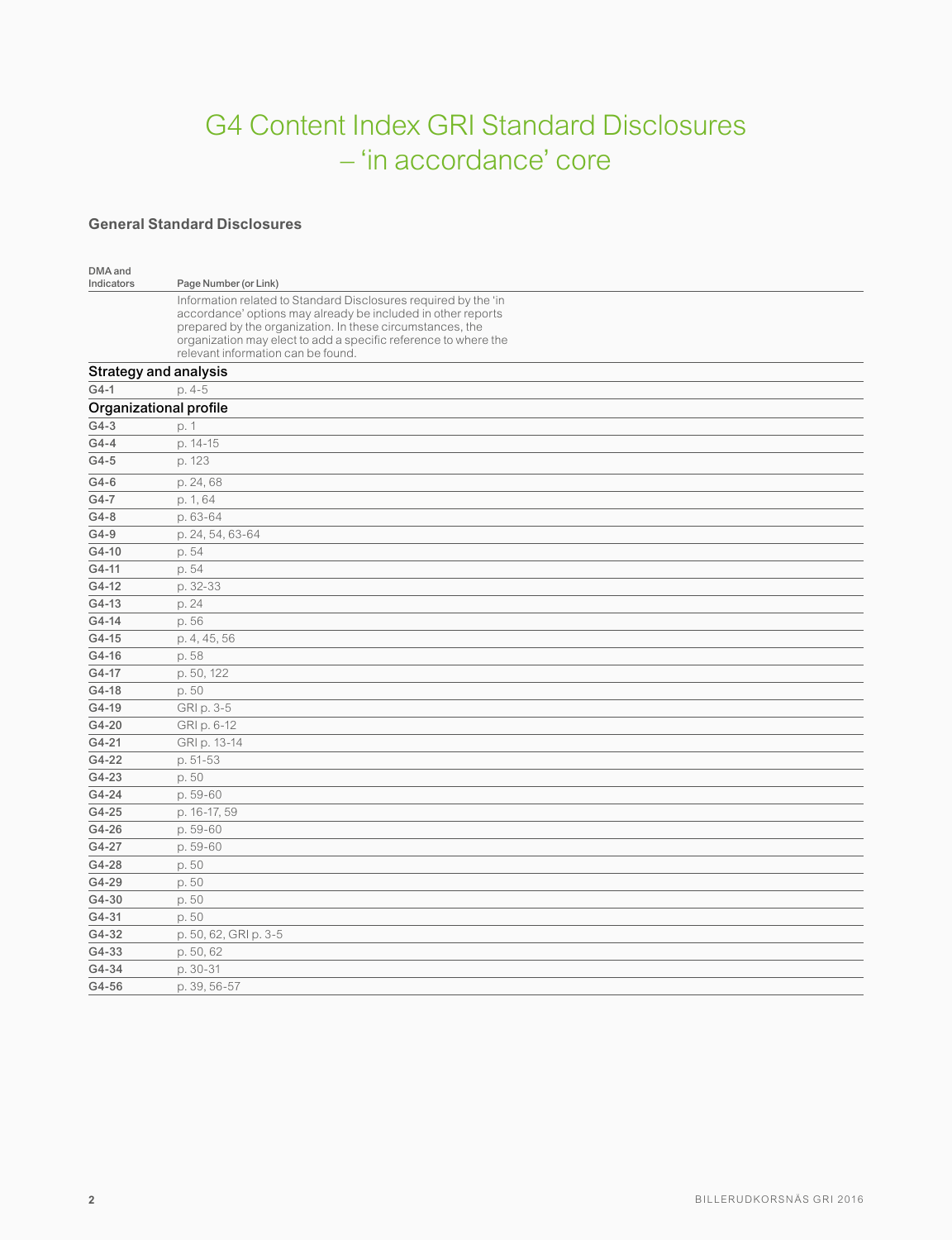## **Specific Standard Disclosures**

| DMA and<br>Indicators      | Page Number (or Link)                                                                                                                                                                                                                                                                                 | Omissions                                                                                                                                                                                                                                                    |
|----------------------------|-------------------------------------------------------------------------------------------------------------------------------------------------------------------------------------------------------------------------------------------------------------------------------------------------------|--------------------------------------------------------------------------------------------------------------------------------------------------------------------------------------------------------------------------------------------------------------|
|                            | Information related to Standard Disclosures required by the 'in<br>accordance' options may already be included in other reports<br>prepared by the organization. In these circumstances, the<br>organization may elect to add a specific reference to where the<br>relevant information can be found. | In exceptional cases, if it is not possible to disclose certain<br>required information, identify the information that has been omit-<br>ted.                                                                                                                |
| Category: Economic         |                                                                                                                                                                                                                                                                                                       |                                                                                                                                                                                                                                                              |
|                            | Material aspect: Economic performance                                                                                                                                                                                                                                                                 |                                                                                                                                                                                                                                                              |
| G4-DMA<br>G4-EC1           | p. 48, 78-79, GRI p. 6<br>p. 48                                                                                                                                                                                                                                                                       |                                                                                                                                                                                                                                                              |
|                            | <b>Category: Environmental</b>                                                                                                                                                                                                                                                                        |                                                                                                                                                                                                                                                              |
| Material aspect: Materials |                                                                                                                                                                                                                                                                                                       |                                                                                                                                                                                                                                                              |
| G4-DMA<br>G4-EN1           | p. 35, 52, 57, GRI p. 7<br>p. 35, 52                                                                                                                                                                                                                                                                  |                                                                                                                                                                                                                                                              |
| Material aspect: Energy    |                                                                                                                                                                                                                                                                                                       |                                                                                                                                                                                                                                                              |
| G4-DMA                     | p. 57, GRI p. 7                                                                                                                                                                                                                                                                                       |                                                                                                                                                                                                                                                              |
| G4-DMA                     | p. 45-46, 57 Aspect-specific DMA                                                                                                                                                                                                                                                                      |                                                                                                                                                                                                                                                              |
| G4-EN3                     | p. 52                                                                                                                                                                                                                                                                                                 |                                                                                                                                                                                                                                                              |
| <b>G4-EN5</b>              | $p.51 - 52$                                                                                                                                                                                                                                                                                           |                                                                                                                                                                                                                                                              |
| Material aspect: Water     |                                                                                                                                                                                                                                                                                                       |                                                                                                                                                                                                                                                              |
| G4-DMA                     | p.35-36, 53, 57, GRI p. 7                                                                                                                                                                                                                                                                             |                                                                                                                                                                                                                                                              |
| G4-EN8                     | p.52                                                                                                                                                                                                                                                                                                  |                                                                                                                                                                                                                                                              |
| G4-EN10                    | p.53                                                                                                                                                                                                                                                                                                  |                                                                                                                                                                                                                                                              |
|                            | Material aspect: Biodiversity                                                                                                                                                                                                                                                                         |                                                                                                                                                                                                                                                              |
| G4-DMA                     | p. 34-36, 51, 57, GRI p. 7                                                                                                                                                                                                                                                                            |                                                                                                                                                                                                                                                              |
| G4-DMA                     | p. 34-36, Sustainability Report 2015 p. 15 Aspect-specific DMA                                                                                                                                                                                                                                        |                                                                                                                                                                                                                                                              |
| G4-EN11                    | p. 35                                                                                                                                                                                                                                                                                                 |                                                                                                                                                                                                                                                              |
|                            | Material aspect: Emissions to air                                                                                                                                                                                                                                                                     |                                                                                                                                                                                                                                                              |
| G4-DMA                     | p. 45, 57, GRI p. 7                                                                                                                                                                                                                                                                                   | All supply chain operations are not included and not all are pos-<br>sible to assess annually. The annual reporting is concentrated<br>on the main emissions from wood and product transportation.                                                           |
| G4-DMA                     | p. 52 Aspect-specific DMA                                                                                                                                                                                                                                                                             |                                                                                                                                                                                                                                                              |
| G4-EN15                    | p. 52                                                                                                                                                                                                                                                                                                 |                                                                                                                                                                                                                                                              |
| G4-EN16                    | p. 52                                                                                                                                                                                                                                                                                                 |                                                                                                                                                                                                                                                              |
| <b>G4-EN17</b>             | p. 51, 53                                                                                                                                                                                                                                                                                             |                                                                                                                                                                                                                                                              |
| G4-EN18                    | p. 51-52                                                                                                                                                                                                                                                                                              |                                                                                                                                                                                                                                                              |
| G4-EN21                    | p. 52                                                                                                                                                                                                                                                                                                 |                                                                                                                                                                                                                                                              |
|                            | Material aspect: Effluents and waste                                                                                                                                                                                                                                                                  |                                                                                                                                                                                                                                                              |
| G4-DMA                     | p. 57, GRI p. 7                                                                                                                                                                                                                                                                                       |                                                                                                                                                                                                                                                              |
| G4-EN22                    | p. 52                                                                                                                                                                                                                                                                                                 |                                                                                                                                                                                                                                                              |
| G4-EN23                    | p. 52                                                                                                                                                                                                                                                                                                 |                                                                                                                                                                                                                                                              |
|                            | Material aspect: Products and services                                                                                                                                                                                                                                                                |                                                                                                                                                                                                                                                              |
| G4-DMA                     | p. 20-21, 40, 42, 57, GRI p. 7                                                                                                                                                                                                                                                                        |                                                                                                                                                                                                                                                              |
| G4-EN27                    | p. 42                                                                                                                                                                                                                                                                                                 |                                                                                                                                                                                                                                                              |
|                            | Material aspect: Compliance                                                                                                                                                                                                                                                                           |                                                                                                                                                                                                                                                              |
| G4-DMA                     | p. 34-35, 57, GRI p. 7                                                                                                                                                                                                                                                                                |                                                                                                                                                                                                                                                              |
| G4-EN29                    | p. 39                                                                                                                                                                                                                                                                                                 |                                                                                                                                                                                                                                                              |
|                            | Material aspect: Transport                                                                                                                                                                                                                                                                            |                                                                                                                                                                                                                                                              |
| G4-DMA                     | p. 46, 51, 53, 57, GRI p. 8                                                                                                                                                                                                                                                                           | Data on Effluents, Noise and Spills is omitted. We deem other<br>impacts than energy use and emissions to air as insignificant.<br>We currently lack some data for personnel transports due to limi-<br>tations in the data reported from the travel agency. |
| GALEN30                    | nAB53                                                                                                                                                                                                                                                                                                 |                                                                                                                                                                                                                                                              |

| Material aspect: Supplier environmental assessment<br>p. 34–36, 51, 57, GRI p. 8 | G4-EN30 | p.46.53                       |
|----------------------------------------------------------------------------------|---------|-------------------------------|
|                                                                                  |         |                               |
|                                                                                  | G4-DMA  |                               |
|                                                                                  | G4-DMA  | GRI p. 13 Aspect-specific DMA |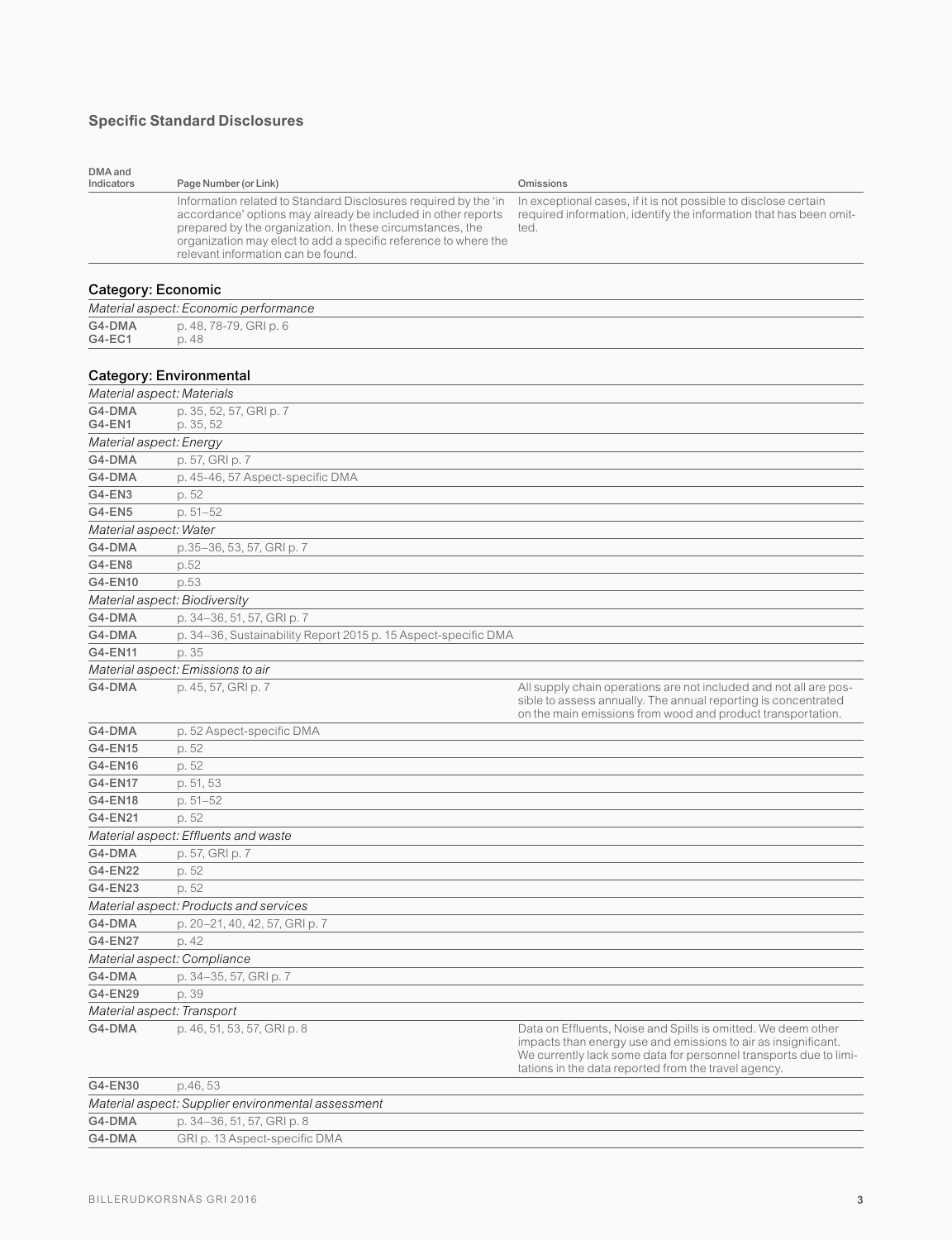| DMA and<br>Indicators | Page Number (or Link)                                                                                                                         | Omissions                                                                                                                                                                                                                                                                                                                                                                                                                                                                                                                                                                                                                                                                                                                                               |
|-----------------------|-----------------------------------------------------------------------------------------------------------------------------------------------|---------------------------------------------------------------------------------------------------------------------------------------------------------------------------------------------------------------------------------------------------------------------------------------------------------------------------------------------------------------------------------------------------------------------------------------------------------------------------------------------------------------------------------------------------------------------------------------------------------------------------------------------------------------------------------------------------------------------------------------------------------|
| G4-EN32               | $p.35 - 36$                                                                                                                                   |                                                                                                                                                                                                                                                                                                                                                                                                                                                                                                                                                                                                                                                                                                                                                         |
|                       | Material aspect: Environmental grievance mechanism                                                                                            |                                                                                                                                                                                                                                                                                                                                                                                                                                                                                                                                                                                                                                                                                                                                                         |
| G4-DMA                | p. 34, 47, 57, GRI p. 8                                                                                                                       |                                                                                                                                                                                                                                                                                                                                                                                                                                                                                                                                                                                                                                                                                                                                                         |
| G4-DMA                |                                                                                                                                               |                                                                                                                                                                                                                                                                                                                                                                                                                                                                                                                                                                                                                                                                                                                                                         |
| G4-EN34               | p. 34, 47 Aspect-specific DMA                                                                                                                 |                                                                                                                                                                                                                                                                                                                                                                                                                                                                                                                                                                                                                                                                                                                                                         |
|                       | p. 34, 47                                                                                                                                     |                                                                                                                                                                                                                                                                                                                                                                                                                                                                                                                                                                                                                                                                                                                                                         |
| Category: Social      |                                                                                                                                               |                                                                                                                                                                                                                                                                                                                                                                                                                                                                                                                                                                                                                                                                                                                                                         |
|                       | Sub-category: Labor practices and decent work. Supports reporting to un global compact, principle no 6.                                       |                                                                                                                                                                                                                                                                                                                                                                                                                                                                                                                                                                                                                                                                                                                                                         |
|                       | Material aspect: Occupational health and safety                                                                                               |                                                                                                                                                                                                                                                                                                                                                                                                                                                                                                                                                                                                                                                                                                                                                         |
| G4-DMA                | p. 39, 57, GRI p. 9                                                                                                                           | No reporting regarding injury rate, occupational diseases, lost day<br>rate etc by region and gender or for independent contractors.<br>Work environment is according to the legislation AFS 2001:01 the<br>responsibility for each specific company (www.av.se/lagochratt/<br>afs/afs2001_01.aspx). According to business codes we are not<br>able to demand data. Diseases, lost days etc are dealt with within<br>the contractor companies, in dialogue with the authorities when<br>needed. We consider actions on the sites together with the con-<br>tractors when accidents occur in order to avoid future problems.<br>To enable this collaborative work BillerudKorsnäs started reporting<br>work accident statistics for contractors in 2015. |
| G4-DMA                | p. 37 Aspect-specific DMA                                                                                                                     |                                                                                                                                                                                                                                                                                                                                                                                                                                                                                                                                                                                                                                                                                                                                                         |
| G4-LA5                | p. 37                                                                                                                                         |                                                                                                                                                                                                                                                                                                                                                                                                                                                                                                                                                                                                                                                                                                                                                         |
| G4-LA6                | p. 54-55                                                                                                                                      |                                                                                                                                                                                                                                                                                                                                                                                                                                                                                                                                                                                                                                                                                                                                                         |
|                       | Material aspect: Training and education                                                                                                       |                                                                                                                                                                                                                                                                                                                                                                                                                                                                                                                                                                                                                                                                                                                                                         |
| G4-DMA                | p. 39, 57, GRI p. 9                                                                                                                           | No reporting for part of the Standard Disclosure regarding sta-<br>tistics for performance and career development review by gen-<br>der and employer category. There is not yet any common system<br>in place to handle this specific statistic's activity for the whole<br>company. So far all managers are reporting their reviews to the<br>HR department.                                                                                                                                                                                                                                                                                                                                                                                           |
| G4-LA11               | p. 39, 41, 55                                                                                                                                 |                                                                                                                                                                                                                                                                                                                                                                                                                                                                                                                                                                                                                                                                                                                                                         |
|                       | Material aspect: Diversity and equal opportunity                                                                                              |                                                                                                                                                                                                                                                                                                                                                                                                                                                                                                                                                                                                                                                                                                                                                         |
| G4-DMA                | p. 38-39, 54-55, 57, GRI p. 9                                                                                                                 | Minority statistics are not disclosed. Age groups are not dis-<br>closed for all employee categories, only for blue collar and white<br>collar workers. Neither is statistics regarding employee category<br>by gender available.<br>Integrity and discrimination legislation such as the Personal<br>Data Act and the Discrimination Act in principle prohibits statistics<br>based only on ethnicity. (www.riksdagen.se and www.do.se/<br>Fakta/Diskrimineringslagen.) The company will not arrange any<br>statistics that could be questioned according to this legislation.<br>Instead diversity and equality is promoted by policies and groups<br>organized to coordinate these issues and by action plans.                                       |
| G4-LA12               | $p.54 - 55$                                                                                                                                   |                                                                                                                                                                                                                                                                                                                                                                                                                                                                                                                                                                                                                                                                                                                                                         |
|                       | Material aspect: Equal remuneration for women and men                                                                                         |                                                                                                                                                                                                                                                                                                                                                                                                                                                                                                                                                                                                                                                                                                                                                         |
| G4-DMA                | p. 39, 55, 57, GRI p. 9                                                                                                                       | Only basic salary in remuneration assessments. Remuneration<br>assessments are conducted according to legislation. Additional<br>remuneration is already gender neutral according to collective<br>agreements.                                                                                                                                                                                                                                                                                                                                                                                                                                                                                                                                          |
| G4-DMA                | p. 38-39, 55, 57 Aspect-specific DMA                                                                                                          |                                                                                                                                                                                                                                                                                                                                                                                                                                                                                                                                                                                                                                                                                                                                                         |
| G4-LA13               | p. 38-39, 54-55                                                                                                                               |                                                                                                                                                                                                                                                                                                                                                                                                                                                                                                                                                                                                                                                                                                                                                         |
|                       | Material aspect: Supplier assessment for labor practices                                                                                      |                                                                                                                                                                                                                                                                                                                                                                                                                                                                                                                                                                                                                                                                                                                                                         |
| G4-DMA                | p. 35, 51, 57, GRI p. 9                                                                                                                       |                                                                                                                                                                                                                                                                                                                                                                                                                                                                                                                                                                                                                                                                                                                                                         |
| G4-DMA                | GRI p. 13-14 Aspect-specific DMA                                                                                                              |                                                                                                                                                                                                                                                                                                                                                                                                                                                                                                                                                                                                                                                                                                                                                         |
| G4-LA14               | p. 35-36                                                                                                                                      |                                                                                                                                                                                                                                                                                                                                                                                                                                                                                                                                                                                                                                                                                                                                                         |
|                       | Material aspect: Labor practices grievance mechanisms                                                                                         |                                                                                                                                                                                                                                                                                                                                                                                                                                                                                                                                                                                                                                                                                                                                                         |
| G4-DMA                | p. 39, 57, GRI p. 9                                                                                                                           |                                                                                                                                                                                                                                                                                                                                                                                                                                                                                                                                                                                                                                                                                                                                                         |
| G4-DMA                | GRI p. 9 Aspect-specific DMA                                                                                                                  |                                                                                                                                                                                                                                                                                                                                                                                                                                                                                                                                                                                                                                                                                                                                                         |
| G4-LA16               | p. 34-36, 39, 47                                                                                                                              |                                                                                                                                                                                                                                                                                                                                                                                                                                                                                                                                                                                                                                                                                                                                                         |
|                       | Sub-category: Human rights. Supports reporting to un global compact, principle no 1, 2, 3, 4, 5 and 6.<br>Material aspect: Non-discrimination |                                                                                                                                                                                                                                                                                                                                                                                                                                                                                                                                                                                                                                                                                                                                                         |

### G4-DMA p. 39, 56, GRI p. 10 G4-HR3 p. 39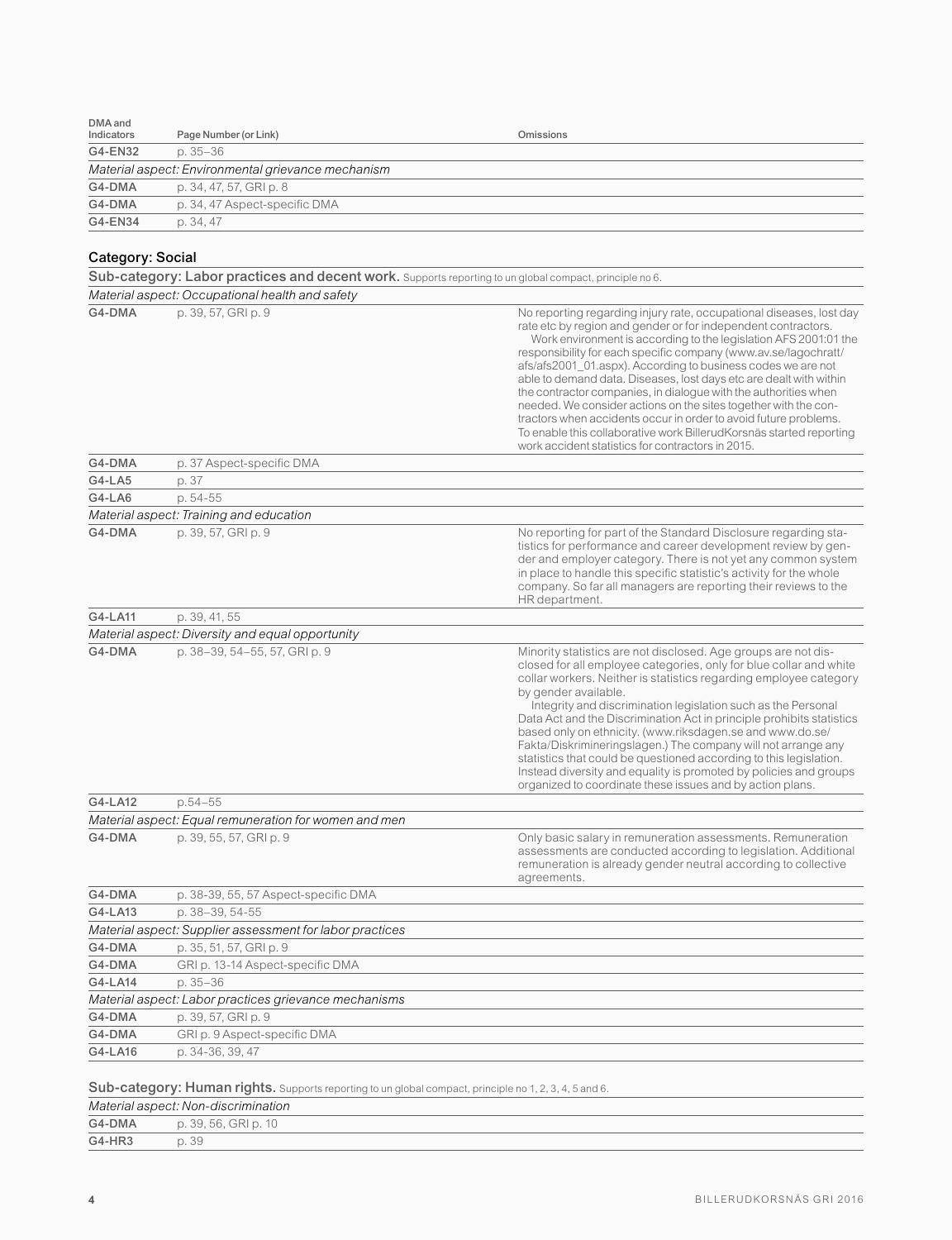| DMA and<br>Indicators        | Page Number (or Link)<br>Omissions                                |  |  |  |  |  |
|------------------------------|-------------------------------------------------------------------|--|--|--|--|--|
|                              | Material aspect: Freedom of association and collective bargaining |  |  |  |  |  |
| G4-DMA                       | p. 34-36, GRI p. 10                                               |  |  |  |  |  |
| G4-DMA                       | p. 39 Aspect-specific DMA                                         |  |  |  |  |  |
| <b>G4-HR4</b>                | p. 36                                                             |  |  |  |  |  |
| Material aspect: Child labor |                                                                   |  |  |  |  |  |
| G4-DMA                       | p. 35-36, 39, GRI p. 10                                           |  |  |  |  |  |
| <b>G4-HR5</b>                | p. 35-36.39                                                       |  |  |  |  |  |
|                              | Material aspect: Forced or compulsory labor                       |  |  |  |  |  |
| G4-DMA                       | p. 35-36, 39, GRI p. 10                                           |  |  |  |  |  |
| G4-HR6                       | p. 35-36, 39                                                      |  |  |  |  |  |
|                              | Material aspect: Respect for indigenous people                    |  |  |  |  |  |
| G4-DMA                       | p. 34-35, GRI p. 10                                               |  |  |  |  |  |
| <b>G4-HR8</b>                | p.34                                                              |  |  |  |  |  |
|                              | Material aspect: Supplier human rights assessment                 |  |  |  |  |  |
| G4-DMA                       | p. 35-36, 51, GRI p. 10                                           |  |  |  |  |  |
| G4-DMA                       | GRI p. 13-14 Aspect-specific DMA                                  |  |  |  |  |  |
| G4-HR10                      | p. 36                                                             |  |  |  |  |  |
|                              | Material aspect: Human rights grievance mechanisms                |  |  |  |  |  |
| G4-DMA                       | p. 34-35, 39, GRI p. 10                                           |  |  |  |  |  |
| G4-DMA                       | p. 34-36, 39, 47, GRI p. 10 Aspect-specific DMA                   |  |  |  |  |  |
| G4-HR12                      | p. 34-35, 39                                                      |  |  |  |  |  |
|                              | Material aspect: Anti-corruption                                  |  |  |  |  |  |
| G4-DMA                       | p. 39, GRI p. 11                                                  |  |  |  |  |  |
| G4-DMA                       | p. 35, 39, 47, GRI p. 11 Aspect-specific DMA                      |  |  |  |  |  |
| G4-SO5                       | p. 39                                                             |  |  |  |  |  |
|                              | Material aspect: Anti-competitive behavior                        |  |  |  |  |  |
| G4-DMA                       | p. 39, GRI p. 11                                                  |  |  |  |  |  |
| G4-SO7                       | p. 39                                                             |  |  |  |  |  |
| Material aspect: Compliance  |                                                                   |  |  |  |  |  |
| G4-DMA                       | p. 39, GRI p. 11                                                  |  |  |  |  |  |
| G4-SO8                       | p. 39                                                             |  |  |  |  |  |
|                              | Material aspect: Supplier assessment for impacts on society       |  |  |  |  |  |
| G4-DMA                       | p. 34-35, 39, 51, GRI p. 11                                       |  |  |  |  |  |
| G4-DMA                       | GRI p. 13-14 Aspect-specific DMA                                  |  |  |  |  |  |
| G4-SO9                       | p.36                                                              |  |  |  |  |  |
|                              | Material aspect: Grievance mechanisms for impacts on society      |  |  |  |  |  |
| G4-DMA                       | p. 34-35, 47, GRI p. 11                                           |  |  |  |  |  |
| G4-DMA                       | p. 34-36, 47 Aspect-specific DMA                                  |  |  |  |  |  |
| G4-SO11                      | p. 34, 47                                                         |  |  |  |  |  |
|                              |                                                                   |  |  |  |  |  |

## Sub-category: Product responsibility

|               | Material aspect: Customer health and safety   |
|---------------|-----------------------------------------------|
| G4-DMA        | p. 41, GRI p. 12                              |
| G4-DMA        | p. 41 Aspect-specific DMA                     |
| <b>G4-PR2</b> | p. 41                                         |
|               | Material aspect: Product and service labeling |
| G4-DMA        | p. 41, GRI p. 12                              |
| G4-DMA        | p. 41 Aspect-specific DMA                     |
| G4-PR4        | p. 41                                         |
| G4-DMA        | p. 41, GRI p. 12                              |
| <b>G4-PR7</b> | p. 41                                         |
|               | Material aspect: Customer privacy             |
| G4-DMA        | p. 41, GRI p. 12                              |
| G4-PR8        | p. 41                                         |
|               | Material aspect: Compliance                   |
| G4-DMA        | p. 41, GRI p. 12                              |
| G4-PR9        | p. 41 Substantiated complaints                |
|               |                                               |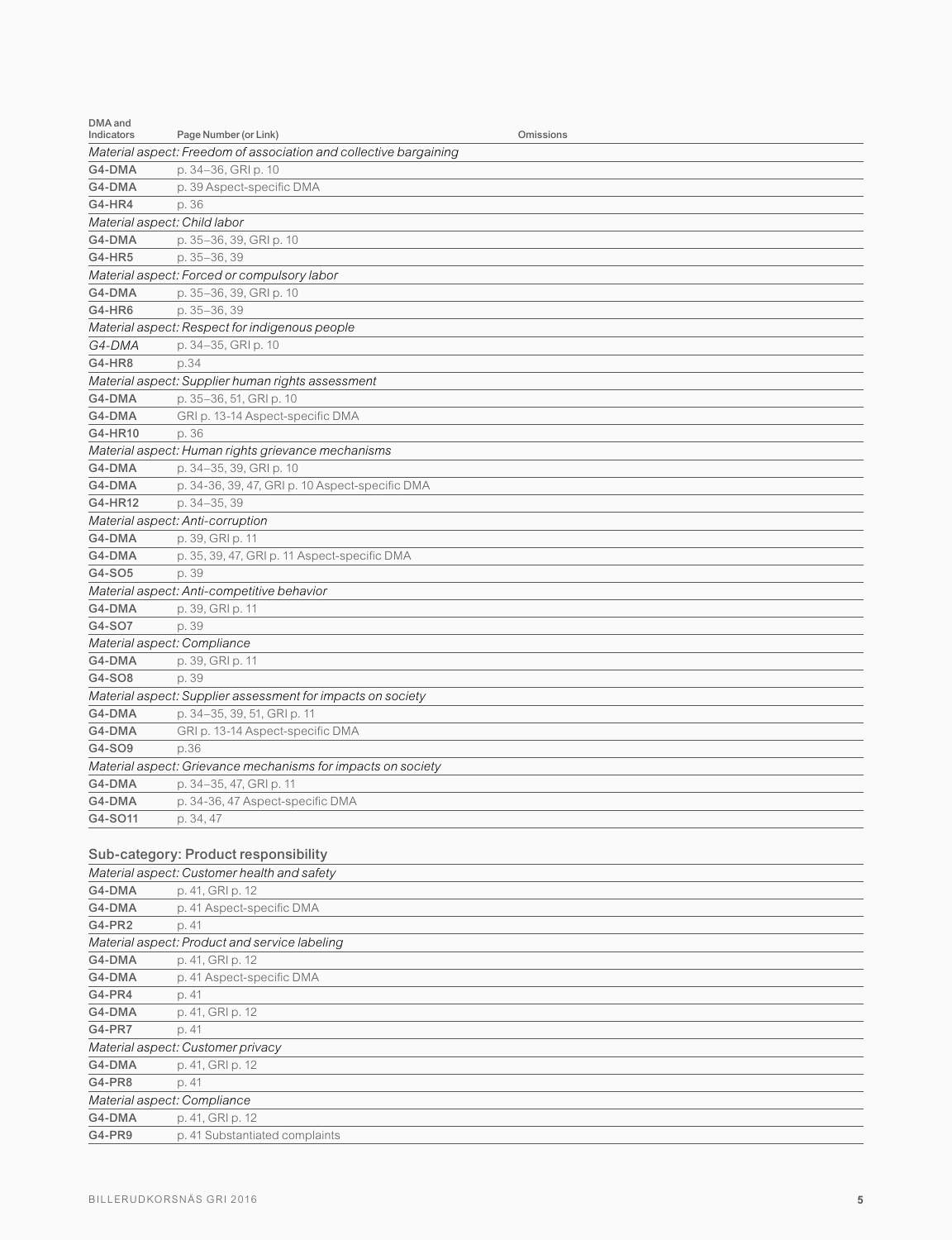# Index disclosures on management approach (specific standard disclosures)

#### **Governance – responsibility and resources**

The Board and the company's Senior Management Team are responsible for formulating targets and strategies. Read more about management approach on pages 31 and 57.

#### **Economic – responsibility and resources**

Finance is responsible for all economic follow-up and reporting in general. Read more about management approach on pages 31, 35, 39, 40, 43, 45 and 70.

| Aspect         | Impacts of the aspect                                                                                   | Internal materiality                                                             | <b>External materiality</b>                            | Management processes<br>and procedures to identify<br>and follow up impacts | Purpose and targets                                                                                                                                              |
|----------------|---------------------------------------------------------------------------------------------------------|----------------------------------------------------------------------------------|--------------------------------------------------------|-----------------------------------------------------------------------------|------------------------------------------------------------------------------------------------------------------------------------------------------------------|
| <b>Results</b> | Positive impact on the<br>company's value and<br>profits, jobs and local<br>community develop-<br>ment. | Fundamental to the<br>company's existence<br>and its sustainable<br>development. | Fundamental to stability<br>in all business relations. | Business plans, Finan-<br>cial follow-up, Internal<br>control, Audits       | Create positive value for<br>shareholders but also<br>for customers, employ-<br>ees, other stakeholders.<br><b>Financial targets Sus-</b><br>tainability targets |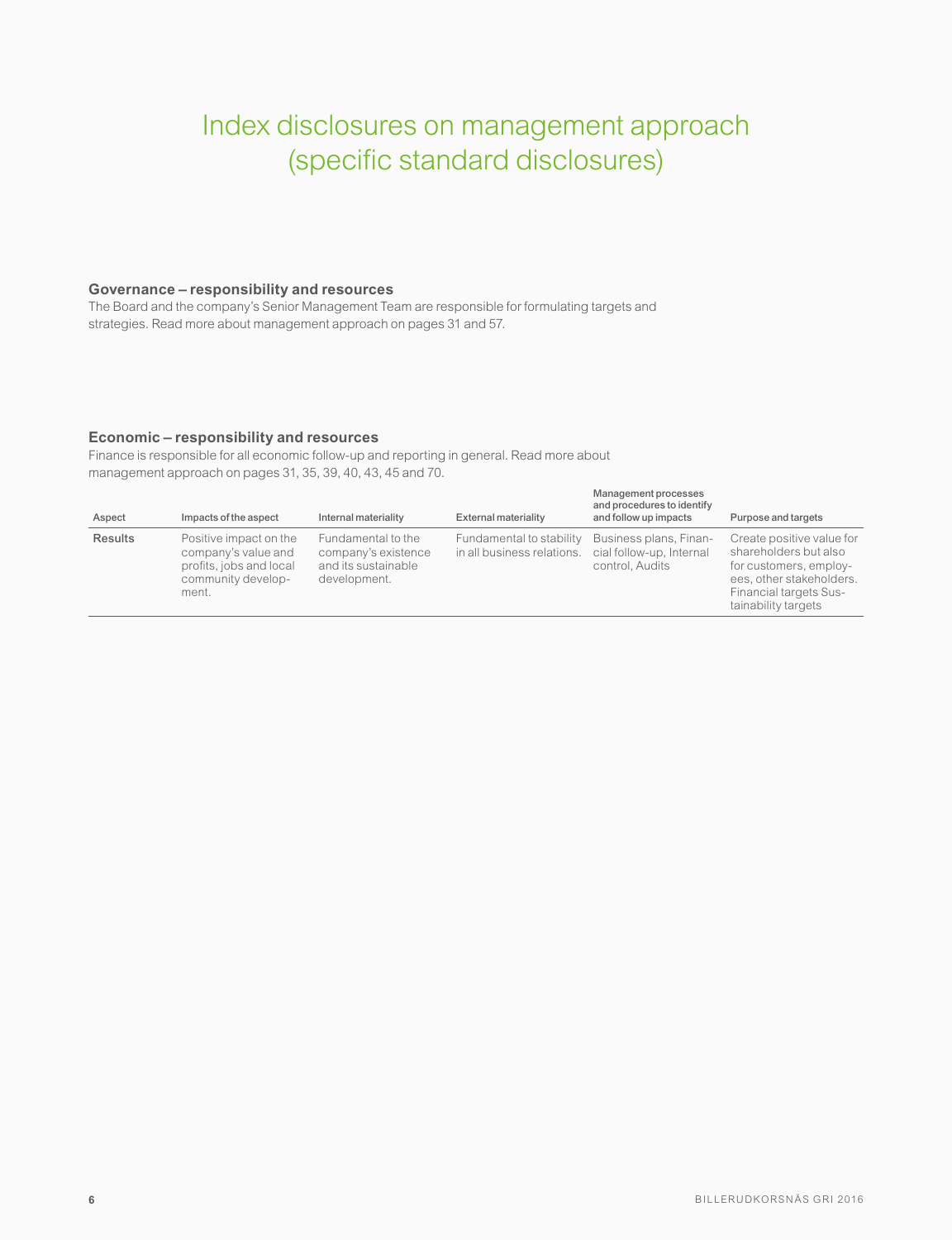#### **Environmental – responsibility and resources**

The managers of the plants and the units are responsible for work on improvements, supported by the business and management systems. Read more about management approach on pages 35, 45 and 57.

| Aspect                                                   | Impacts of the aspect                                                                                                                                                                                                                                                               | Internal materiality                                                                                                                                   | <b>External materiality</b>                                                                                                | Management processes<br>and procedures to identify<br>and follow up impacts                                                                                                                                                                 | Purpose and targets                                                                                                                                                                                                                  |
|----------------------------------------------------------|-------------------------------------------------------------------------------------------------------------------------------------------------------------------------------------------------------------------------------------------------------------------------------------|--------------------------------------------------------------------------------------------------------------------------------------------------------|----------------------------------------------------------------------------------------------------------------------------|---------------------------------------------------------------------------------------------------------------------------------------------------------------------------------------------------------------------------------------------|--------------------------------------------------------------------------------------------------------------------------------------------------------------------------------------------------------------------------------------|
| <b>Materials</b>                                         | Risk of negative impact<br>on wood supplies if<br>forestry is not managed<br>sustainably. Negative<br>impact on supplies of<br>resources regarding<br>chemicals. On the other<br>hand, the choice of<br>materials for products<br>may result in a positive<br>environmental impact. | Great need for renewa-<br>ble wood raw materials<br>and chemicals for pro-<br>duction with a minimal<br>environmental impact.                          | Suppliers are involved<br>in extracting and pro-<br>ducing raw materials<br>and thus risk impacting<br>on the environment. | Operational policy<br>ISO 14001<br>Forestry certification<br>FSC and PEFC<br>Supplier assessments<br>Monitoring operational<br>data                                                                                                         | Safeguard supply of<br>materials and their use<br>as required for the com-<br>pany's operations and<br>avoid negative environ-<br>mental impacts.                                                                                    |
| Energy                                                   | Risk of negative envi-<br>ronmental impacts if<br>fossil energy is used.                                                                                                                                                                                                            | Major need for energy,<br>primarily renewable<br>and fossil-free. High<br>efficiency required for<br>minimal environmental<br>impact.                  | Suppliers are involved<br>in extracting and pro-<br>ducing energy and thus<br>risk impacting on the<br>environment.        | Operational policy<br>ISO 14001<br>ISO 50001<br>Business plans<br>Monitoring operational<br>data                                                                                                                                            | Safeguard supply of<br>energy and its use as<br>required for the com-<br>pany's operations and<br>avoid negative environ-<br>mental impacts. Sus-<br>tainability targets.                                                            |
| <b>Biodiversity</b>                                      | Risk of negative impact<br>on biodiversity in for-<br>estry.                                                                                                                                                                                                                        | The company's forestry<br>and purchasing of wood<br>raw materials must meet<br>requirements regarding<br>consideration for high<br>conservation value. |                                                                                                                            | Operational policy<br>Timber supply<br>auidelines<br>ISO 14001<br>Forestry certification<br>FSC and PEFC<br>Supplier assessments                                                                                                            | Avoid negative impacts<br>and improve prerequi-<br>sites for high conserva-<br>tion value. Sustainability<br>targets.                                                                                                                |
| Air emissions                                            | Risk of negative impact<br>on air quality with acid-<br>ifying substances and<br>particles in the areas<br>surrounding the plants<br>and emissions of green-<br>house gases.                                                                                                        | The company's plants<br>must meet conditions<br>for production and con-<br>tribute towards reduced<br>climate impact.                                  |                                                                                                                            | Operational policy<br>Climate strategy<br>ISO 9001<br>ISO 14001<br>Production monitoring<br>Measurement systems                                                                                                                             | Avoid negative impacts,<br>satisfy production con-<br>ditions and through the<br>climate strategy and the<br>vision for fossil-free pro-<br>duction reduce the neg-<br>ative impacts of climate<br>gases. Sustainability<br>targets. |
| <b>Effluents and</b><br>waste                            | Risk of negative impacts The company's plants<br>in watercourses through must satisfy production<br>emissions of eutrophy-<br>ing substances and<br>nutrients and in waste<br>management                                                                                            | conditions and not<br>place the ecological<br>status of water and soil<br>at risk.                                                                     |                                                                                                                            | Operational policy<br>ISO 9001<br>ISO 14001<br>Production monitoring<br>Measurement systems<br>and control programs                                                                                                                         | Avoid negative impacts<br>and satisfy production<br>conditions.                                                                                                                                                                      |
| Products and<br>services                                 | Opportunities to reduce<br>negative impact in<br>customers' choices of<br>more environmental-<br>ly-friendly paper and<br>board options than<br>others.                                                                                                                             | Environmental perfor-<br>mance of products is<br>valued by customers<br>and brand owners,<br>which affects business.                                   | The environmental per-<br>formance of products<br>is important for many<br>consumers and for<br>customers' business.       | Operational policy<br><b>ISO 9001</b><br>ISO 14001<br>ISO 50001<br>Production monitoring<br>Measurement systems<br>and control<br>programmes<br>External LCA and EPD<br>External evaluation<br>systems such as<br>DJSI, CDP and<br>EcoVadis | Develop and report<br>reduced environmental<br>impact in a life cycle<br>perspective compared<br>with alternative packag-<br>ing solutions.                                                                                          |
| Compliance                                               | Risk of environmental<br>impacts and negative<br>impacts on production,<br>costs and brand if leg-<br>islation is not complied<br>with and production<br>conditions are not<br>satisfied.                                                                                           | The company must<br>comply with legislation<br>and satisfy production<br>conditions to be able to<br>operate.                                          |                                                                                                                            | Code of Conduct<br>Operational policy<br>ISO 14001<br>Measurement systems<br>and control programs<br>Procedures/systems for<br>compliance with the law                                                                                      |                                                                                                                                                                                                                                      |
| Procedures/<br>systems for<br>compliance<br>with the law | Avoid negative effects<br>on production, costs<br>and brands and create<br>opportunities for posi-<br>tive effects in the future.                                                                                                                                                   |                                                                                                                                                        |                                                                                                                            |                                                                                                                                                                                                                                             |                                                                                                                                                                                                                                      |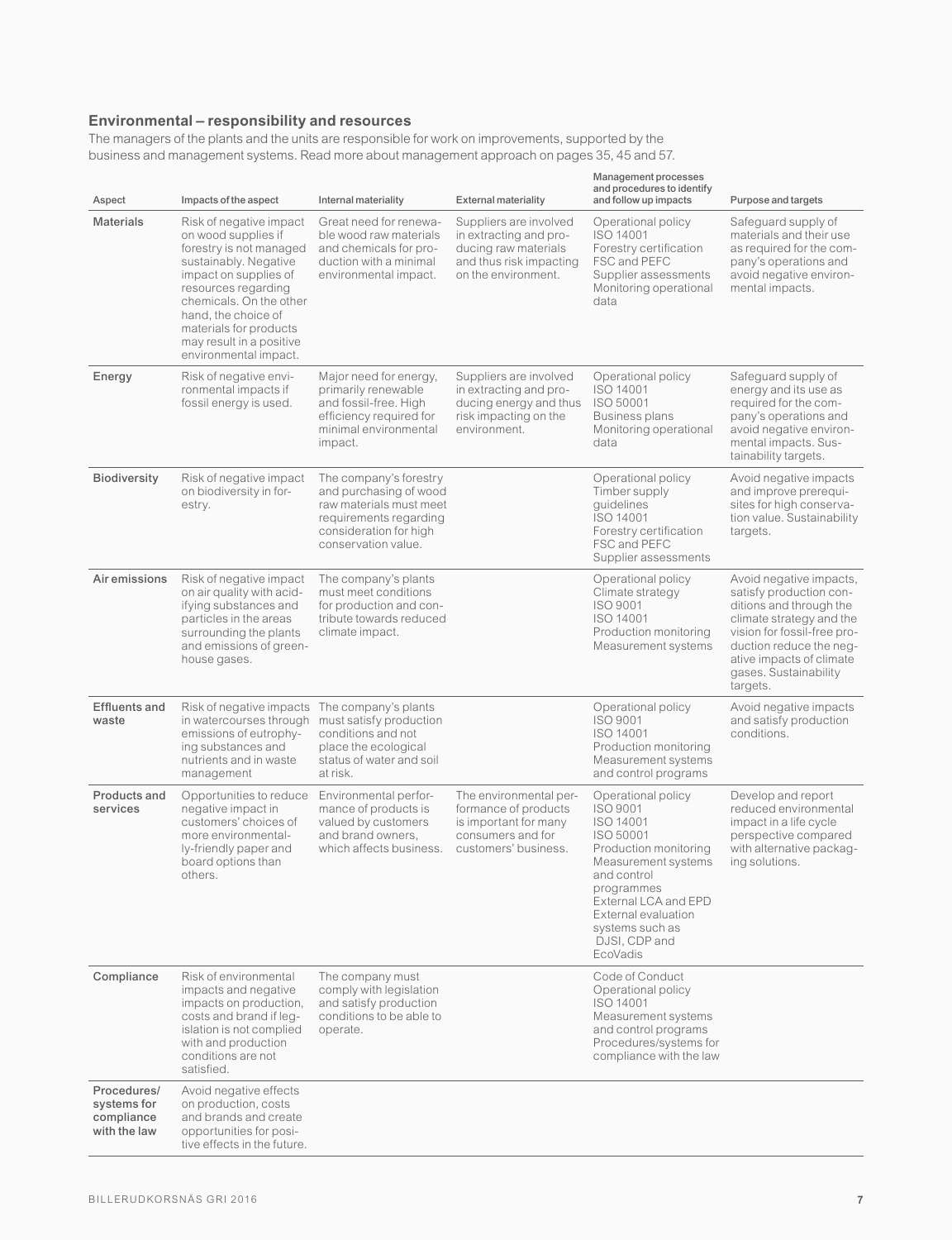| Aspect                  | Impacts of the aspect                                                                                                                                                                                                                                            | Internal materiality                                                                                                                                                                                                | <b>External materiality</b>                                                                                                                           | <u>Manaychicht</u> processes<br>and procedures to identify<br>and follow up impacts                                                                                             | Purpose and targets                                                                                                                                                                                    |
|-------------------------|------------------------------------------------------------------------------------------------------------------------------------------------------------------------------------------------------------------------------------------------------------------|---------------------------------------------------------------------------------------------------------------------------------------------------------------------------------------------------------------------|-------------------------------------------------------------------------------------------------------------------------------------------------------|---------------------------------------------------------------------------------------------------------------------------------------------------------------------------------|--------------------------------------------------------------------------------------------------------------------------------------------------------------------------------------------------------|
| Transport               | Negative impacts<br>through emissions<br>from vehicles that run<br>on fossil fuels and<br>disturbance for local<br>communities. Opportu-<br>nity to reduce negative<br>impacts by developing<br>and using better trans-<br>port solutions and tech-<br>nologies. | The company must<br>have transport solutions<br>that meet internal and<br>customer requirements<br>on cost, function, punc-<br>tuality and environmen-<br>tal performance.                                          | Suppliers of transport<br>services must take into<br>account and meet the<br>requirements set by the<br>company in order to<br>continue as suppliers. | Code of Conduct<br>Purchasing policy<br>ISO 14001<br>Supplier assessment                                                                                                        | Reduce negative<br>impact of emissions and<br>local traffic relating to<br>transport. Sustainability<br>targets.                                                                                       |
| Supplier<br>assessment  | Opportunity to reduce<br>negative impacts<br>through dialogue with<br>potential suppliers and<br>selecting those that<br>best meet the compa-<br>ny's requirements and<br>quidelines.                                                                            | Suppliers often have<br>a major impact on a<br>product's ultimate envi-<br>ronmental performance<br>so it is important for<br>the company to both<br>influence work towards<br>improvements and to be<br>selective. | Suppliers of goods and<br>services must take into<br>account and meet the<br>requirements set by the<br>company in order to<br>continue as suppliers. | Code of Conduct<br>Purchasing policy<br>ISO 14001<br>Supplier assessment                                                                                                        | Reduce negative<br>impacts in purchasing<br>goods and services                                                                                                                                         |
| Grievance<br>mechanisms | External and internal<br>opinions on the busi-<br>ness make a positive<br>contribution towards<br>improvements, Clear<br>mechanisms for<br>addressing grievances<br>show that the company<br>is positive towards<br>openness and to receiv-<br>ing views.        | To ensure that there is<br>no deviation from the<br>company's Code of<br>Conduct, it is important<br>that grievances can<br>easily be passed on to<br>the company.                                                  |                                                                                                                                                       | Code of Conduct<br>Operational policy<br>Timber supply<br>quidelines<br>ISO 14001<br>FSC and PEFC Forestry<br>Template for managing<br>non-compliance<br>Information on website | Ensure that there are<br>functions in place such<br>that important opinions<br>on the business come<br>in, can be used to avoid<br>negative effects and<br>contribute towards<br>positive development. |

Management processes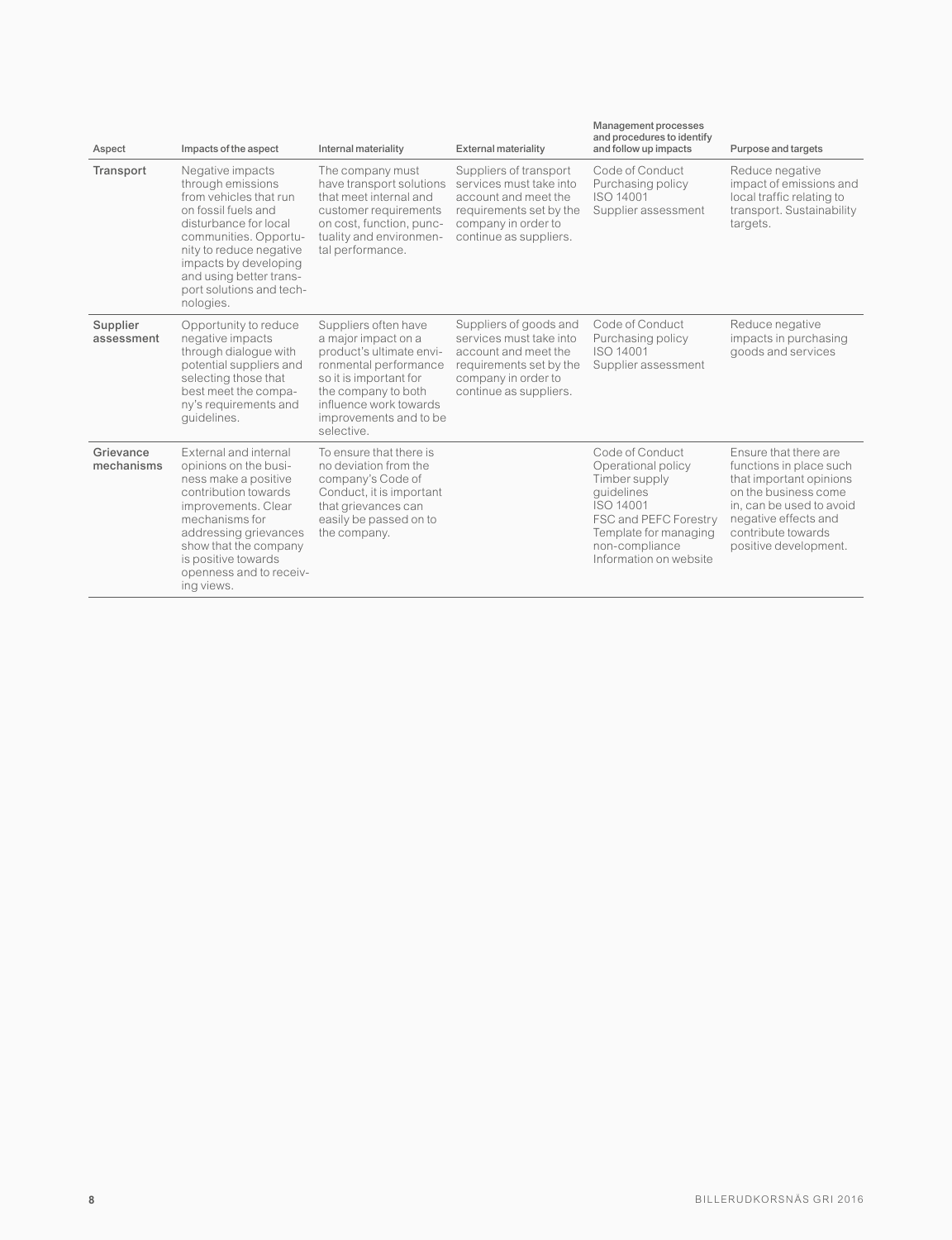#### **Labour practices – responsibility and resources**

Responsibility for and governance of health and safety rests with HR, but is run operationally by the unit managers. Read more about management approach on pages 37-39 and 57.

| Aspect                                  | Impacts of the aspect                                                                                                                                                                                                                                     | Internal materiality                                                                                                                                                          | <b>External materiality</b>                                                         | <b>Management processes</b><br>and procedures to identify<br>and follow up impacts                                                                                                                                                                                         | Purpose and targets                                                                                                                                                                                      |
|-----------------------------------------|-----------------------------------------------------------------------------------------------------------------------------------------------------------------------------------------------------------------------------------------------------------|-------------------------------------------------------------------------------------------------------------------------------------------------------------------------------|-------------------------------------------------------------------------------------|----------------------------------------------------------------------------------------------------------------------------------------------------------------------------------------------------------------------------------------------------------------------------|----------------------------------------------------------------------------------------------------------------------------------------------------------------------------------------------------------|
| Occupational<br>health and<br>safety    | Risk of negative<br>impacts if health and<br>safety at work is not<br>good or may lead to<br>accidents. Opportunity<br>for reduced or positive<br>impact if preventive<br>work or rehabilitation<br>works well                                            | Employees who enjoy<br>their work, feel good<br>and do not suffer acci-<br>dents are crucial to the<br>company's ability to<br>fulfil its strategies and<br>meet its targets. |                                                                                     | Operational policy<br>Health policy<br><b>ISO 14001/OHSAS</b><br>18001<br>Collaboration council<br>Safety procedures<br>Risk analyses/Safety<br>rounds<br>Injury and incident<br>reporting<br>Performance reviews<br>Employee surveys<br>Health and safety action<br>plans | Eliminate negative<br>impacts such that all<br>employees enjoy good<br>health and safety at<br>work. Improve health<br>through special initi-<br>atives. Sustainability<br>targets                       |
| Training and<br>education               | Positive impact on<br>employees' develop-<br>ment opportunities,<br>wellbeing and self-<br>confidence through<br>improved expertise.                                                                                                                      | Well trained staff who<br>are able to foster well-<br>being and create good<br>results for the company.                                                                       |                                                                                     | Operational policy<br>Talent management<br>strategy<br>Induction<br>Trainee program<br>Method-based devel-<br>opment work<br>Performance reviews<br>Leadership Academy<br>E-training on focus<br>areas<br>Special training<br>initiatives                                  | Deliberate talent man-<br>agement and needs-<br>based training have a<br>positive impact on the<br>level of expertise. Sus-<br>tainability targets                                                       |
| Diversity and<br>equal oppor-<br>tunity | Diversity and equal<br>opportunity increase<br>commitment and com-<br>petence which help<br>the company reach its<br>targets.                                                                                                                             | The company needs<br>to have broadbased<br>expertise and make the<br>most of the commitment<br>and expertise of all<br>employees.                                             |                                                                                     | Code of Conduct<br>Talent management<br>strategy<br>Guidelines for work on<br>diversity<br>Guidelines and activi-<br>ties to handle harass-<br>ment<br>Diversity group                                                                                                     | Increase diversity to<br>positively develop<br>skills and commitment<br>through internal meas-<br>ures and recruitment.<br>Sustainability targets                                                        |
| Equal remu-<br>neration                 | Equal pay for equal<br>work is fundamental to<br>equal treatment of all<br>employees and justice<br>in this regard is felt to be<br>positive.                                                                                                             | Fair pay motivates<br>employees and is good<br>for the company's<br>results.                                                                                                  |                                                                                     | Pay policy<br>Performance reviews<br>Pay reviews<br>Pay surveys and<br>measures                                                                                                                                                                                            | Ensure that equal pay<br>is set for equal work for<br>positive development of<br>employee motivation.                                                                                                    |
| Supplier<br>assessment                  | Working conditions<br>at suppliers must fulfil<br>fundamental require-<br>ments to be able to be<br>seen as sustainable.<br>The company can also<br>avoid negative impact<br>and positively influence<br>such development.                                | It is important for the<br>company to assess<br>working conditions at<br>suppliers to safeguard<br>sustainability in the<br>supplier chain.                                   | Suppliers that are<br>assessed can be influ-<br>enced to carry<br>out improvements. | Code of Conduct<br>Purchasing policy<br>ISO 14001<br>Supplier assessment                                                                                                                                                                                                   | Avoid negative impacts<br>from the purchase of<br>goods and services<br>and positively influence<br>suppliers. Sustainability<br>targets                                                                 |
| Grievance<br>mechanisms                 | External and internal<br>opinions on the busi-<br>ness make a positive<br>contribution towards<br>improvements. Clear<br>mechanisms for<br>addressing grievances<br>show that the company<br>is positive towards<br>openness and to receiv-<br>ing views. | To ensure that there is<br>no deviation from the<br>company's Code of<br>Conduct, it is important<br>that grievances can<br>easily be passed on to<br>the company.            |                                                                                     | Code of Conduct<br>Communication policy<br>ISO 14001<br>FSC and PEFC Forestry<br>Whistleblower policy<br>Whistleblower function<br>Audit committee- Inter-<br>nal control-Legal dep.<br>Sustainability Council                                                             | Ensure that there are<br>functions in place such<br>that important opinions<br>on the business come<br>in, can be used to avoid<br>negative effects and<br>contribute towards pos-<br>itive development. |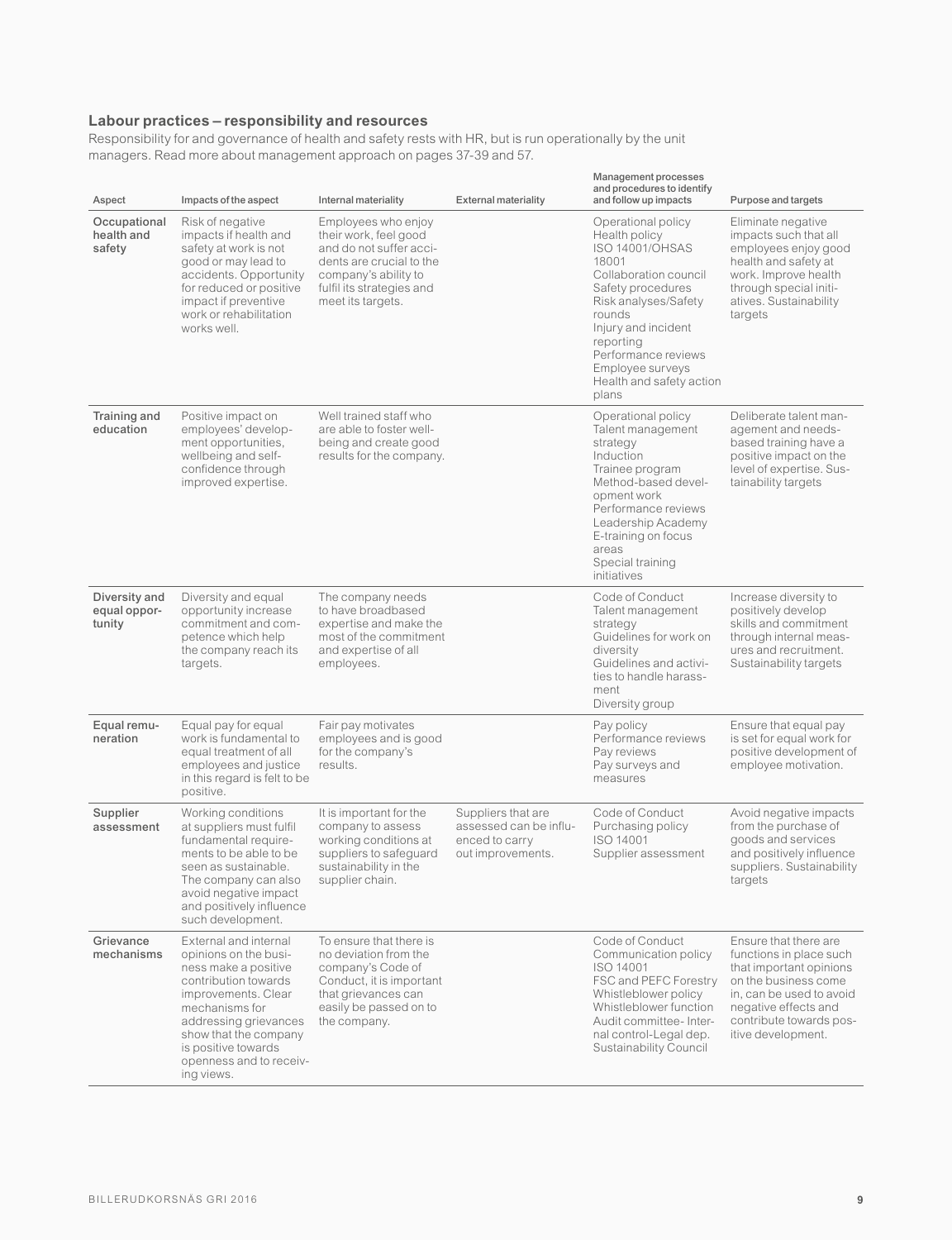#### **Human rights – responsibility and resources**

The company complies with the UN's Universal Declaration of Human Rights and is a member of the UN Global Compact. The CEO bears ultimate responsibility for the Code of Conduct, which is based on the UN's Global Compact and the company's values, but it is the responsibility of every employee to be aware of and take responsibility for ensuring that the code is applied. Read more about management approach on pages 34, 35, 39 and 56.

| Aspect                                                    | Impacts of the aspect                                                                                                                                                                                                                                                              | Internal materiality                                                                                                                                                   | <b>External materiality</b>                                                                                                                                              | ivialiay chicht processes<br>and procedures to identify<br>and follow up impacts                                                                                                                      | Purpose and targets                                                                                                                                                                                                    |
|-----------------------------------------------------------|------------------------------------------------------------------------------------------------------------------------------------------------------------------------------------------------------------------------------------------------------------------------------------|------------------------------------------------------------------------------------------------------------------------------------------------------------------------|--------------------------------------------------------------------------------------------------------------------------------------------------------------------------|-------------------------------------------------------------------------------------------------------------------------------------------------------------------------------------------------------|------------------------------------------------------------------------------------------------------------------------------------------------------------------------------------------------------------------------|
| Non-discrimi-<br>nation                                   | Discrimination at the<br>workplace would be<br>extremely negative for<br>employees affected and<br>the company.                                                                                                                                                                    | Discrimination must not<br>take place within the<br>company.                                                                                                           | Discrimination must<br>not take place at the<br>supplier stage and sup-<br>pliers can be influenced<br>by the company's<br>requirements.                                 | Code of Conduct<br>Diversity policy<br>Guidelines and<br>activities to handle<br>harassment<br>Pay policy<br>Diversity group<br>Whistleblower policy<br>Whistleblower function<br>Supplier assessment | To avoid negative<br>effects, work for and<br>ensure that discrimina-<br>tion does not take place<br>within the company or<br>among suppliers.                                                                         |
| Freedom of<br>association<br>and collective<br>bargaining | Freedom of association<br>and the right to collec-<br>tive bargaining is a pos-<br>itive and obvious part of<br>operations.                                                                                                                                                        | It is important for the<br>company's relationship<br>with its employees that<br>freedom of association<br>and the right to collec-<br>tive bargaining are in<br>place. | Freedom of association<br>and the right to collec-<br>tive bargaining must be<br>present such that sup-<br>pliers can be influenced<br>by the company's<br>requirements. | Code of Conduct<br>Collective agreements<br>Supplier assessment                                                                                                                                       | To avoid negative<br>effects on relations<br>between the company<br>and its employees or<br>suppliers, work for and<br>safeguard freedom of<br>association and the<br>right to collective bar-<br>gaining (*See above) |
| Child labour                                              | Avoiding the negative<br>effects of child labour is<br>obviously fundamental<br>to operations.                                                                                                                                                                                     | It is important for the<br>company not to be<br>involved in children<br>being subjected to<br>illegal labour and<br>exploitation.                                      | Child labour must not<br>take place among<br>suppliers, so suppli-<br>ers are subject to the<br>requirements set during<br>assessments.                                  | Code of Conduct<br>Whistleblower policy<br>Whistleblower function<br>Supplier assessment                                                                                                              | To avoid negative<br>effects for people<br>affected or for the com-<br>pany's reputation, the<br>risk of illegal child labour<br>must be eliminated.                                                                   |
| Forced labour                                             | Avoiding the negative<br>effects of forced labour<br>is obviously fundamen-<br>tal for the company.                                                                                                                                                                                | It is important for the<br>company not to be<br>involved in forced<br>labour and exploitation<br>of human beings.                                                      | Forced labour must<br>not take place among<br>suppliers, so suppli-<br>ers are subject to the<br>requirements set during<br>assessment.                                  | Code of Conduct<br>Whistleblower policy<br>Whistleblower function<br>Sustainability Council<br>Supplier assessment                                                                                    | To avoid negative<br>effects for people<br>affected or for the com-<br>pany's reputation, the<br>risk of forced labour<br>must be eliminated.                                                                          |
| Indigenous<br>rights                                      | The rights of indigenous<br>people are important<br>to ensure that there is<br>no negative impact on<br>their opportunities to<br>practice their traditional<br>culture and livelihoods.                                                                                           | The company's forestry<br>may threaten indige-<br>nous rights if consul-<br>tation does not take<br>place.                                                             | Indigenous people<br>can be affected by the<br>company's forestry and<br>need consultation.                                                                              | Code of Conduct<br>Consultation procedure                                                                                                                                                             | To avoid negative<br>effects for indigenous<br>peoples, consultation<br>must be carried out<br>before measures which<br>may have an impact.                                                                            |
| Supplier<br>assessment                                    | Human rights must be<br>met at suppliers if busi-<br>ness is to be able to be<br>seen as sustainable.<br>The company can also<br>avoid negative impact<br>and positively influence<br>such development.                                                                            | It is important for the<br>company to evaluate<br>human rights at sup-<br>pliers to safeguard<br>sustainability in the<br>supply chain.                                | Suppliers that are<br>assessed can be<br>influenced to carry out<br>improvements.                                                                                        | Code of Conduct<br>Purchasing policy<br>ISO 14001<br>Supplier assessment                                                                                                                              | Avoid negative impacts<br>from the purchase of<br>goods and services<br>and positively influence<br>suppliers. Sustainability<br>targets                                                                               |
| Grievance<br>mechanisms                                   | External and internal<br>opinions on the business no deviation from the<br>help to ensure that nega-<br>tive impacts are avoided<br>and improvements<br>achieved. Clear griev-<br>ance mechanisms show<br>that the company is pos-<br>itive towards openness<br>and accessibility. | To ensure that there is<br>company's Code of<br>Conduct, it is important<br>that views can easily<br>be passed on to the<br>company.                                   |                                                                                                                                                                          | Code of Conduct<br>Communication policy<br>ISO 14001<br>FSC and PEFC Forestry<br>Whistleblower policy<br>Whistleblower function<br>Audit committee- Inter-<br>nal control-Legal dep.                  | Ensure that there are<br>functions in place such<br>that important opinions<br>on the business come<br>in, can be used to avoid<br>negative effects and<br>contribute towards pos-<br>itive development.               |

Management processes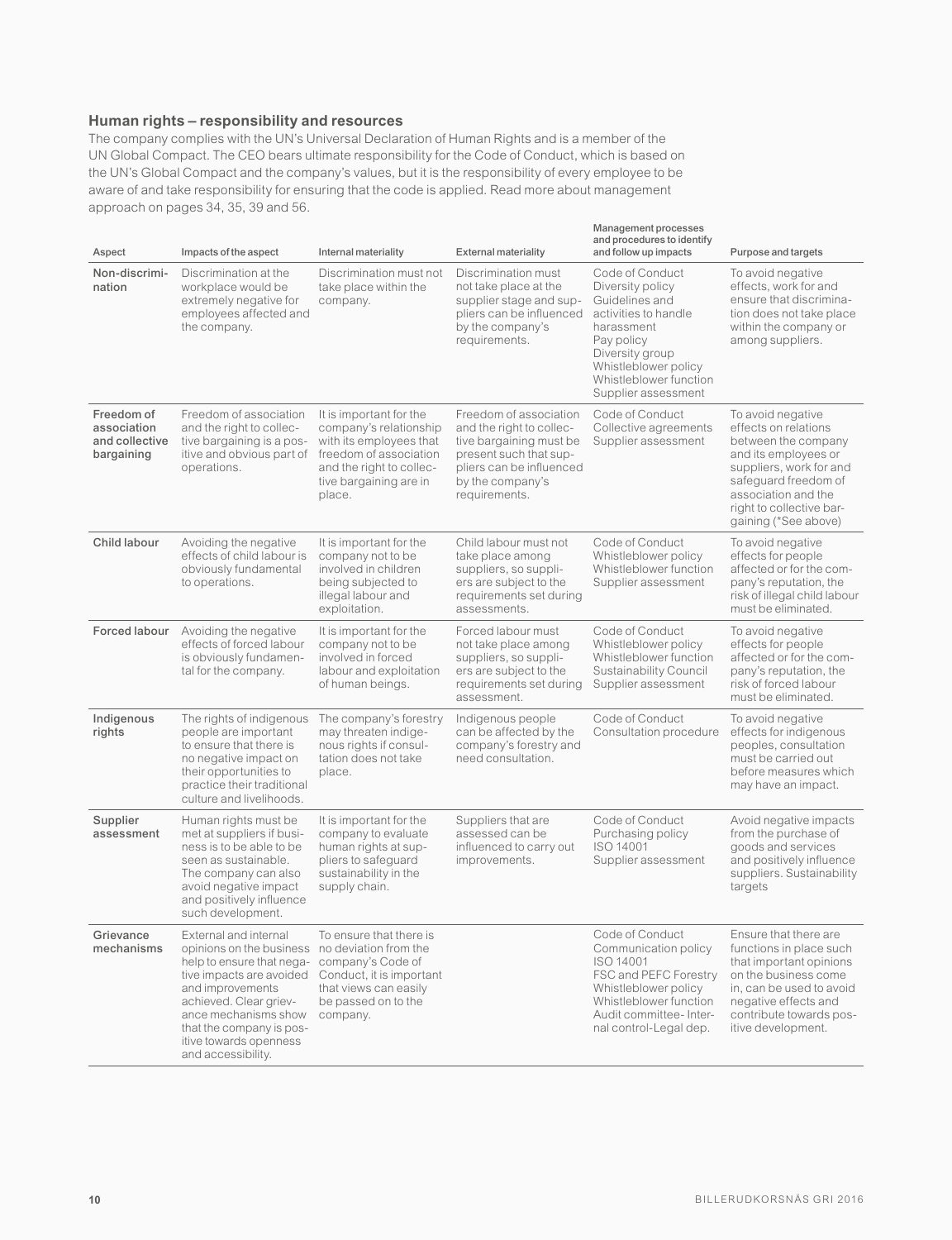#### **Society – responsibility and resources**

Responsibility for steering the company's work on compliance with the law lies with the Legal function, which formulates policies on anti-corruption and competition issues. These are signed by the CEO as the holder of ultimate responsibility. Read the management approach on pages 35 and 39.

| Aspect                        | Impacts of the aspect                                                                                                                                                                                                                                            | Internal materiality                                                                                                                                                                                                              | <b>External materiality</b>                                                        | Management processes<br>and procedures to identify<br>and follow up impacts                                                                                     | Purpose and targets                                                                                                                                                                                           |
|-------------------------------|------------------------------------------------------------------------------------------------------------------------------------------------------------------------------------------------------------------------------------------------------------------|-----------------------------------------------------------------------------------------------------------------------------------------------------------------------------------------------------------------------------------|------------------------------------------------------------------------------------|-----------------------------------------------------------------------------------------------------------------------------------------------------------------|---------------------------------------------------------------------------------------------------------------------------------------------------------------------------------------------------------------|
| Anti-corruption               | Corrupt businesses<br>have a negative effect<br>on individuals and<br>serious companies<br>like BillerudKorsnäs<br>and mean that devel-<br>opment stagnates,<br>giving rise to many<br>negative effects in<br>society.                                           | Corrupt business is<br>not accepted in the<br>company and it is<br>therefore important to<br>combat the risk of this<br>occurring.                                                                                                |                                                                                    | Code of Conduct<br>Anti-corruption policy<br>Training programme<br>Whistleblower policy<br>Whistleblower function ing non-compliance.                           | Ensure that there is<br>knowledge of corrup-<br>tion and that functions<br>are in place for report-                                                                                                           |
| Anti-competitive<br>behaviour | Anti-competitive<br>behaviour is dam-<br>aging to serious<br>business and would<br>have a negative and<br>damaging effect on<br>the company's brand,<br>was it to occur.                                                                                         | Anti-competitive<br>behaviour is not<br>accepted within the<br>company and it is<br>therefore important to<br>combat the risk of it<br>occurring.                                                                                 |                                                                                    | Code of Conduct<br>Policy for compliance<br>with competition law<br>Training programme<br>Whistleblower policy<br>Whistleblower function pliance.               | Ensure that there is<br>knowledge of com-<br>petition law and that<br>functions are in place<br>for reporting non-com-                                                                                        |
| Compliance                    | The risk of an<br>extremely negative<br>impact on every<br>aspect of the compa-<br>ny's business and on<br>trust if legislation is not costly court cases.<br>complied with.                                                                                     | The company must<br>comply with legislation<br>in order to be able to<br>run and develop the<br>business and avoid                                                                                                                |                                                                                    | Code of Conduct<br>Operational policy Pol-<br>icy compliance inter-<br>national sanctions ISO<br>14001 Internal control<br>Procedures/systems<br>for compliance | Avoid negative effects<br>on the business, costs<br>and brands and cre-<br>ate opportunities for<br>positive effects in the<br>future.                                                                        |
| Supplier assessment           | Suppliers must com-<br>ply with relevant leg-<br>islation to ensure that<br>business relations are<br>seen as sustainable.<br>The company can<br>also avoid negative<br>impacts and positively<br>influence develop-<br>ment.                                    | It is important for the<br>company to evaluate<br>whether legislation<br>that affects business<br>operations is com-<br>plied with by suppliers<br>such that the compa-<br>ny's own operations<br>are not negatively<br>affected. | Suppliers that are<br>evaluated can be<br>influenced to carry out<br>improvements. | Code of Conduct<br>Purchasing policy<br>ISO 14001 Supplier<br>assessment                                                                                        | Avoid negative<br>impacts from the<br>purchase of goods<br>and services and<br>positively influence<br>suppliers. Sustainabil-<br>ity targets                                                                 |
| Grievance mecha-<br>nisms     | External and inter-<br>nal opinions on the<br>business help to<br>ensure that negative<br>impacts are avoided<br>and improvements<br>achieved, Clear<br>grievance mecha-<br>nisms show that the<br>company is positive<br>towards openness<br>and accessibility. | To ensure that there is<br>no deviation from the<br>company's Code of<br>Conduct, it is impor-<br>tant that grievances<br>can easily be passed<br>on to the company.                                                              |                                                                                    | Code of Conduct<br>Communication policy<br>ISO 14001 FSC and<br>PEFC Forestry Whis-<br>tleblower policy Whis-<br>tleblower function                             | Ensure that there are<br>functions in place<br>such that important<br>opinions on the busi-<br>ness come in, can be<br>used to avoid negative<br>effects and contrib-<br>ute towards positive<br>development. |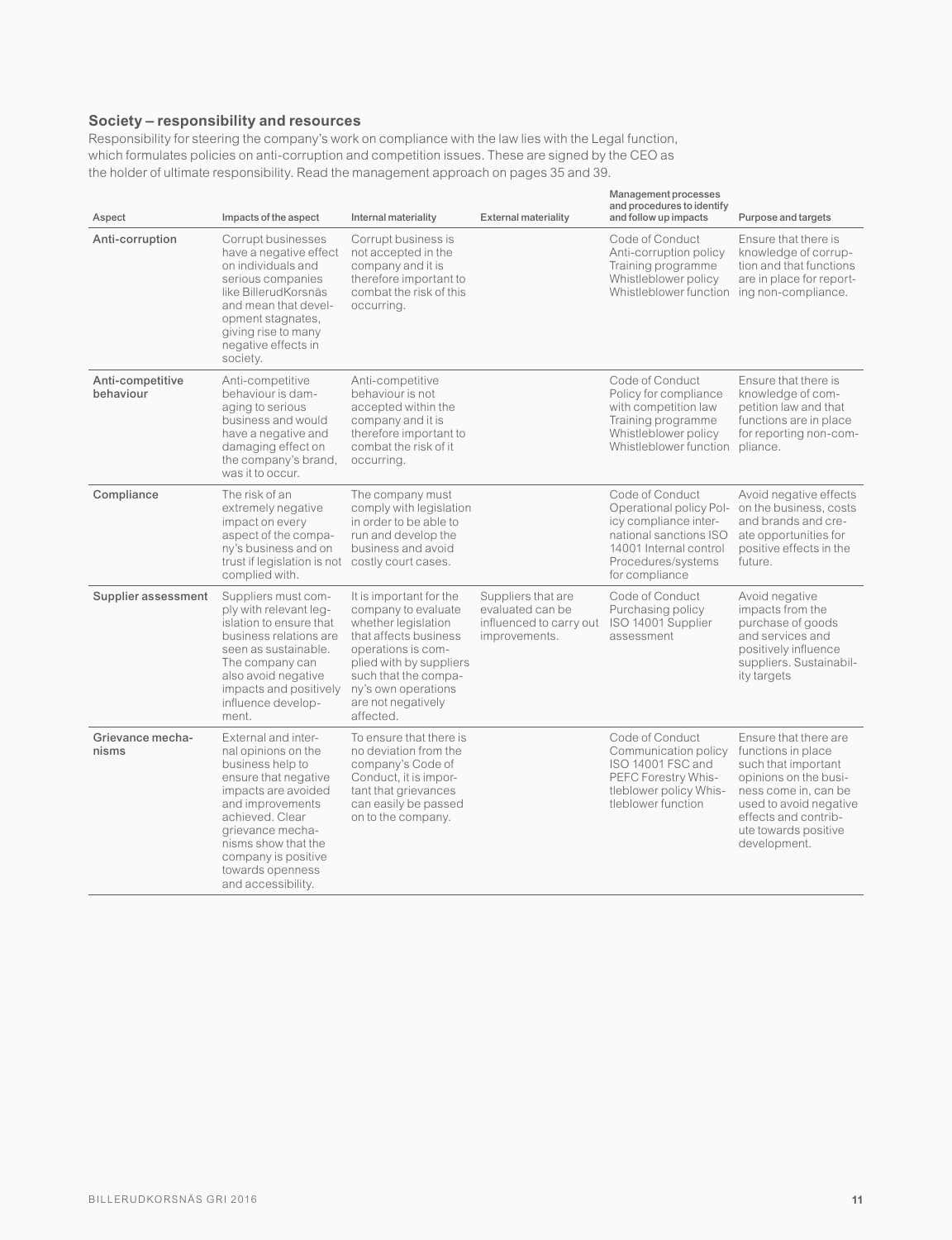#### **Product responsibility – responsibility and resources**

The product safety group, which comprises representatives of all the plants, works to ensure that regulations, legislation and other requirements are met the world over. The technical customer support functions of the three business areas are responsible for registering grievances and complaints about products and other product-related management, which may apply to the company's product liability and which, depending on the issue, are passed on for action within the company. Read more about the management approach on page 41.

| Aspect                             | Impacts of the aspect                                                                                                                                                                              | Internal materiality                                                                                                                                                                                   | <b>External materiality</b>                                                                                             | Management processes<br>and procedures to identify<br>and follow up impacts                                                                                    | Purpose and targets                                                                                                                                                                                                                           |
|------------------------------------|----------------------------------------------------------------------------------------------------------------------------------------------------------------------------------------------------|--------------------------------------------------------------------------------------------------------------------------------------------------------------------------------------------------------|-------------------------------------------------------------------------------------------------------------------------|----------------------------------------------------------------------------------------------------------------------------------------------------------------|-----------------------------------------------------------------------------------------------------------------------------------------------------------------------------------------------------------------------------------------------|
| Customer health and<br>safety      | Deficiencies which<br>place customers'<br>health and safety at<br>risk can cause major<br>negative effects on<br>the company's pro-<br>duction, trust and<br>business.                             | The risk of deficien-<br>cies in customer<br>health and safety can<br>and must be elimi-<br>nated through internal<br>measures.                                                                        | It is essential that<br>customers do not<br>risk being negatively<br>affected.                                          | Code of Conduct<br>Chemicals groups<br>Product safety group<br>Internal and external<br>checks<br>Sales procedures                                             | Carry out chemicals<br>checks at the plants<br>and ensure that leg-<br>islation is followed in<br>production. Compa-<br>ny-wide, ensure that<br>all current regulations<br>and legislation on the<br>sale of products are<br>complied with.   |
| Labelling products<br>and services | Incorrectly labelling<br>product performance<br>and inability to fulfil<br>problems in handling<br>and use of the end<br>product.                                                                  | It is important for the<br>company that prod-<br>ucts are correctly<br>promises could lead to labelled to ensure that<br>there are no negative<br>effects on customers<br>or business opera-<br>tions. | It is essential that<br>customers do not<br>risk being negatively<br>affected.                                          | Code of Conduct<br>ISO 9001/ISO 14001<br><b>FSSC 22000</b><br>Chemicals groups<br>Product safety group<br>FSC and PEFC Chain<br>of Custody<br>Sales procedures | When products leave<br>the plants, product<br>safety and transport<br>documentation must<br>be assured. When<br>products are sold.<br>legislation must be<br>complied with and the<br>right product must be<br>sold for the relevant<br>need. |
| Responsible<br>marketing           | Marketing that leads to It is important for the<br>customers being led<br>to purchase on incor-<br>rect grounds must not<br>take place within the<br>company.                                      | company that mar-<br>keting is correct, to<br>ensure that business<br>does not suffer.                                                                                                                 |                                                                                                                         | Code of Conduct<br>Communication policy<br><b>FSSC 22000</b><br>FSC and PEFC Chain<br>of Custody                                                               | The company's com-<br>munication must be<br>correct.                                                                                                                                                                                          |
| Customer confiden-<br>tiality      | Deficiencies in pro-<br>cessing customers'<br>confidential informa-<br>tion and in customer<br>confidentiality can<br>have a major neg-<br>ative impact on the<br>company's trust and<br>business. | The risk of deficien-<br>cies in handling<br>customer information<br>can and must be elimi-<br>nated through internal<br>measures.                                                                     | It is important for cus-<br>tomers not to suffer<br>from confidential infor-<br>mation ending up in<br>the wrong hands. | Code of Conduct<br>Communication policy<br>Customer case man-<br>agement system                                                                                | Customer confidenti-<br>ality and information<br>must be handled with<br>the greatest care.                                                                                                                                                   |
| Compliance                         | The risk of an<br>extremely negative<br>impact on every<br>aspect of the compa-<br>ny's business and on<br>trust if legislation and<br>regulations are not<br>complied with.                       | The company must<br>show compliance in<br>order to develop the<br>business together with<br>partners and to avoid<br>costly court cases.<br>Transparency builds<br>trust.                              |                                                                                                                         | Code of Conduct<br>Operational policy<br>ISO 14001<br>Internal control<br>Procedures/systems<br>for compliance                                                 | Avoid negative effects<br>on the business, costs<br>and brands and cre-<br>ate opportunities for<br>positive effects in the<br>future.                                                                                                        |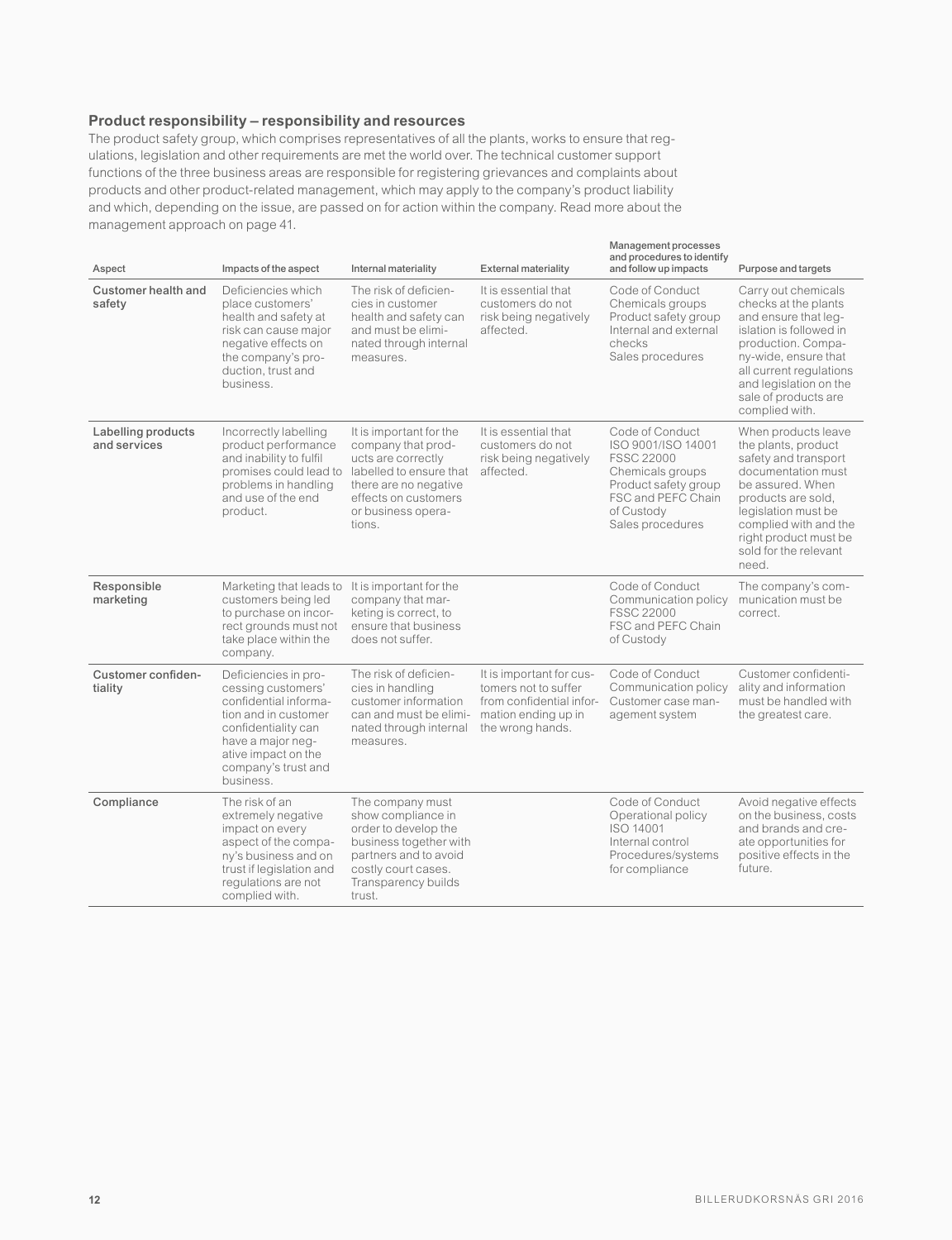## Aspect-specific G4-dma-b supplier assessments environment, labour practices, human rights and society

#### **Systems used**

Purchasing, Supply Chain Management, Pulp A process for assessment by self-assessment and physical meetings is used since 2014. The target is to have suppliers representing 75 per cent of the purchase value spent assessed within three years cycles. Suppliers representing a spend above SEK 100 000 shall according to the model be assessedregarding a specific supplier assessment process, described at http:// billerudkorsnas.com/Sustainability

All new Purchasing suppliers in 2016 were initially screened, according to the six criteria in the model. All SCM suppliers were assessed during 2014-2016. No new pulp suppliers were introduced during 2016.

#### Forestry

According to legislation, demand for PEFC certification among contractors, collective agreements for the employees and contractual agreements based on mutual responsibilities all relevant criteria are covered by the annual supplier assessment procedures for the forestry contractors. Child and forced labour is not a risk in the operations. Indigenous people are met annually to discuss plans and how to avoid or mitigate negative impact. For wood supply there are specific guidelines and routines to avoid unacceptable sources in accordance with its Chain of Custody certification and the EU Timber Regulation. Forestry will during 2016 adapt a new model to its transport supplier assessments. Four new contractors were introduced and assessed in 2015.

#### **Processes used, identification, assessment practices**

Purchasing, Supply Chain Management, Pulp The process is described at http://billerudkorsnas.com/Sustainability. The target for Supply Chain is to evaluate all suppliers representing more than one percent of the total volume of business by physical meetings during a three-year period. According to the low risk among the few suppliers of external pulp the assessments were during 2016 conducted as self-audits according to a questionnaire developed by Purchasing.

#### Forestry

Mainly processes are ensured by the legislation, annual supplier assessments, contracts, certification and follow-up. On top of that there is a complaints mechanism in place giving stakeholders the possibility to give their views on performance in the operations. If there are any complaints related to specific contractors, they are contacted by BillerudKorsnäs in order to evaluate what has happened and to solve the issue in a proper way.

All forestry contractors are assessed annually by audits, grievances mechanisms and contractual reviews. The assessment document specifies a number of demands that shall be followed from day one to ensure the social aspects for employees

in the companies are upheld, as collective agreements, assurances and security arrangements. Also, competence, equipment and sub-contractors are checked according to social as well as environmental aspects.

#### **Actions taken**

Purchasing, Supply Chain Management, Pulp Regarding all supplier assessments in 2015, there were no major non-conformities. All suppliers were approved.

#### Forestry

Some actions that had to be taken by contractors in forestry were about PEFC certification, fire protection equipment and health occupational services.

#### **Expectations defined**

Purchasing, Supply Chain Management, Pulp Common agreement templates covering this area are used. The expectations in the agreement called "Purchaser standards for business partners" define what shall be achieved as well as what shall be mitigated and avoided. See also page 36. For pulp suppliers expectations are defined in the contracts.

In Supply Chain Management, environmental demands to develop sustainable transport solutions causing less negative impact from emissions are presented. For all three areas (Purchasing, Pulp, Supply Chain Management) socially oriented demands, such as no child labour, are presented.

#### Forestry

When purchasing cutting rights from forest owners it is defined which responsibility is placed on BillerudKorsnäs and the forest owner respectively by means of an annex in the contract. Beside economic or practical matters this is mainly about environmental protection to prevent the area from negative impacts. During the process of signing an agreement with contractors for logging etc the system APSE (www.apse.se), is used, which stipulates what should be included in a fair agreement while being business oriented. This is used as a basis for promoting fair business practices and professional work. On top of this it is demanded the forestry contractors shall be certified in accordance with the contractor standard in the PEFC system (www.pefc.se), which stipulates expectations on the contractor in a number of specific areas regarding environment and social aspects.

#### **Incentives**

Purchasing, Supply Chain Management, Pulp No processes identified related to incentives beside contractual demands.